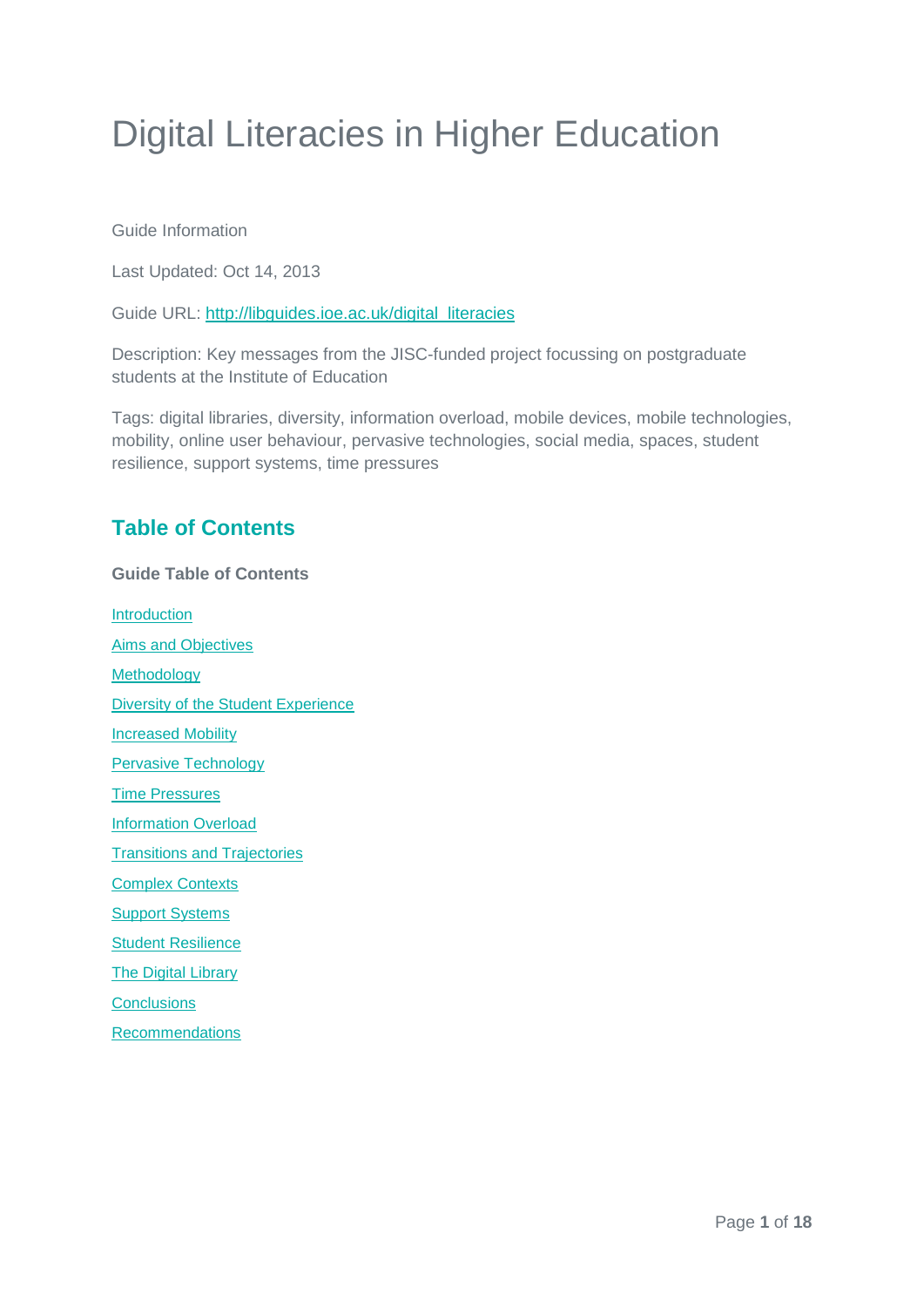# **Introduction**

### **Definition: Digital Literacy**

JISC's definition of *Digital Literac*y is 'to develop those capabilities which fit an individual's living, learning and working in a digital society'.

#### **About this guide**

The 'Digital Literacies as a Postgraduate Attribute' project was run at the IOE between 2011 and 2013 and is one of [twelve r](http://jiscdesignstudio.pbworks.com/w/page/51312743/DL%20PROJECTS%20INDEX)ecent JISC projects in the broad area of academic literacies. This guide summarises the findings and key messages from this study. Though the research project focussed on postgraduate students (the IOE being mainly a postgraduate institution until its recent intake of undergraduate students in 2012), the findings share similarities to other user behaviour studies such as the [Google Generation](http://www.jisc.ac.uk/whatwedo/programmes/resourcediscovery/googlegen.aspx) and [User Behaviour in](http://www.jisc.ac.uk/publications/programmerelated/2010/ubirdfinalreport.aspx)  [Resource Discovery s](http://www.jisc.ac.uk/publications/programmerelated/2010/ubirdfinalreport.aspx)tudies which focus on undergraduate students.

#### **Introduction**

The development of Digital Literacies is becoming an increasingly urgent priority across the Higher Education sector. If universities are to harness the potential of new media for education and graduate preparation, they must view the sustainable development of digital literacies as a mainstream priority. However, this is challenging where both staff and students have greatly varying degrees of experience of, and orientation towards, technologies and their associated social practices.

The JISC projects have found that the most effective means of achieving this is from development work to be specifically targeted, holistic, contextualised and mapped across programmes at an

institution. The SLiDA study also found the introduction of appropriate graduate attributes was an effective means of mainstreaming this development. This is arguably challenging in contexts where mature postgraduate students predominate. The timeframe for postgraduate study is short, the curricular 'space' is severely constrained, and the burden of responsibilities outside university is greater in terms of work and family commitments.

### **About the Digital Literacies Project at the IOE**



#### At the Institute of Education

(IOE), challenging factors for students like time, space, other responsibilities prevail. The IOE also has a proportion of international students for whom taught master programmes present a considerable challenge in terms of literacies and modes of research and scholarship online. The challenge at the IOE is, therefore, different in several respects from that faced by a multi-faculty, predominantly undergraduate higher education institution.

#### **Project Team**

[Lesley Gourlay,](http://www.ioe.ac.uk/staff/ccma/45255.html) Senior Lecturer in Contemporary Literacies Director, Academic Writing Centre, Institute of Education [Martin Oliver,](http://www.ioe.ac.uk/study/LKLB_39.html) Reader in ICT in Education, Head of the Learning Technologies Unit,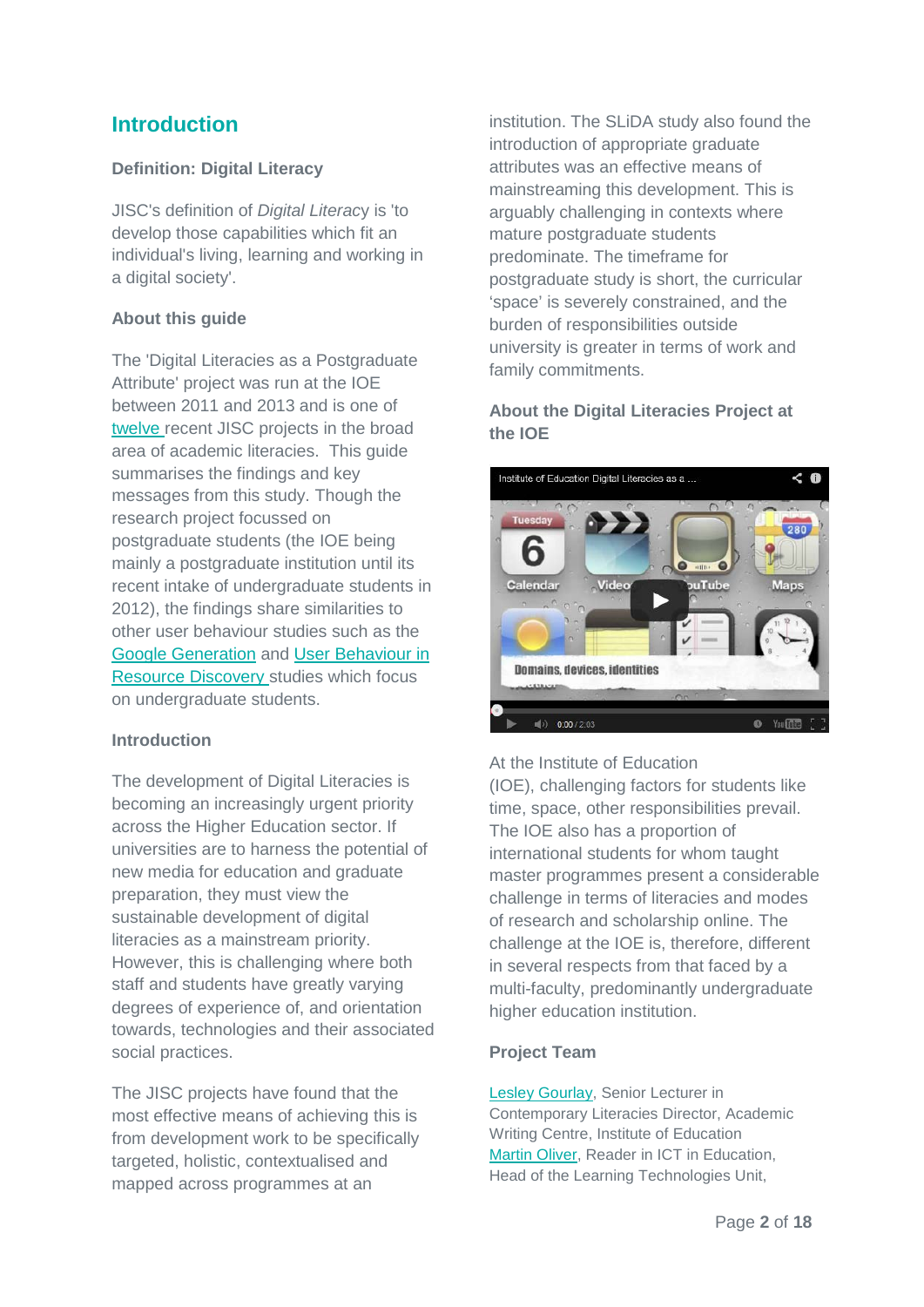Deputy Co-Director of the London Knowledge Lab

[Jude Fransman,](http://www.ioe.ac.uk/staff/FFCL/56569.html) Postdoctoral Researcher, Culture, Communication and Media, Institute of Education

[Wilma Clark,](http://www.ioe.ac.uk/staff/ccma/lklb_11.html) Research Assistant, Culture, Communication and Media, Institute of **Education** 

[Stephen Hill,](http://www.ioe.ac.uk/staff/LCCN_40.html) Instructor in EAP, Culture, Communication and Media, Institute of **Education** 

[Nazlin Bhimani,](http://libguides.ioe.ac.uk/profile/NazlinBhimani) Research Support & Special Collections Librarian, Institute of Education [Barbara Sakarya,](http://libguides.ioe.ac.uk/profile.php?uid=48187) International and Comparative Collections Librarian, Institute of Education

# <span id="page-2-0"></span>**Aims and Objectives**

#### **Aims**

- 1. To understand the needs of three main groups of students at the Institute of Education (IOE):
	- Doctoral
	- Taught Masters
	- PGCE.
- 2. To investigate institutional readiness for sustainable change around digital literacies in terms of:
	- Processes
	- Relationships
	- Staff Expertise.
- 3. To implement three initiatives, addressing different areas of need:
	- Developing approaches to support distance students' development of academic writing.
	- Exploring students' use of the library and develop a resource that shared this with the sector.

• Exploring staff digital literacies and use this to create development materials that can be shared with the sector.

#### **Objectives**

- 1. To gain in-depth understanding of IOE students' digital literacies via analysis of existing datasets and new ethnographic research.
- 2. To evaluate the current provision and opportunities for IOE students.
- 3. To review IOE institutional readiness for change around digital literacies.
- 4. To implement three pilots developing digital literacies across different contexts.
- 5. To explore the needs of IOE staff tasked with developing student digital literacies.
- 6. To develop exemplar organisational strategies focused on digital literacies as a graduate attribute.
- 7. To maintain constant dialogue with partners [SEDA,](http://www.seda.ac.uk/) [ALT](http://www.alt.ac.uk/) and [SCONUL,](http://www.sconul.ac.uk/) to ensure dissemination and sector embedding of project findings.

# <span id="page-2-1"></span>**Methodology**

### **Methodology**

Research on the project was conducted over two years. In year one, an analysis of existing perceptions around digital technologies was effected using national and IOE student survey data and a review of the literature. This was followed by data collection conducted in 2 phases: firstly, using focus groups and semi-structured interviews focusing on engagement with technologies for study. At this stage students were asked to draw maps of their digital lifeworld and, in a second phase, to participate in a longitudinal multimodal journalling exercise in 4 parts using handheld iPod Touch devices. The focus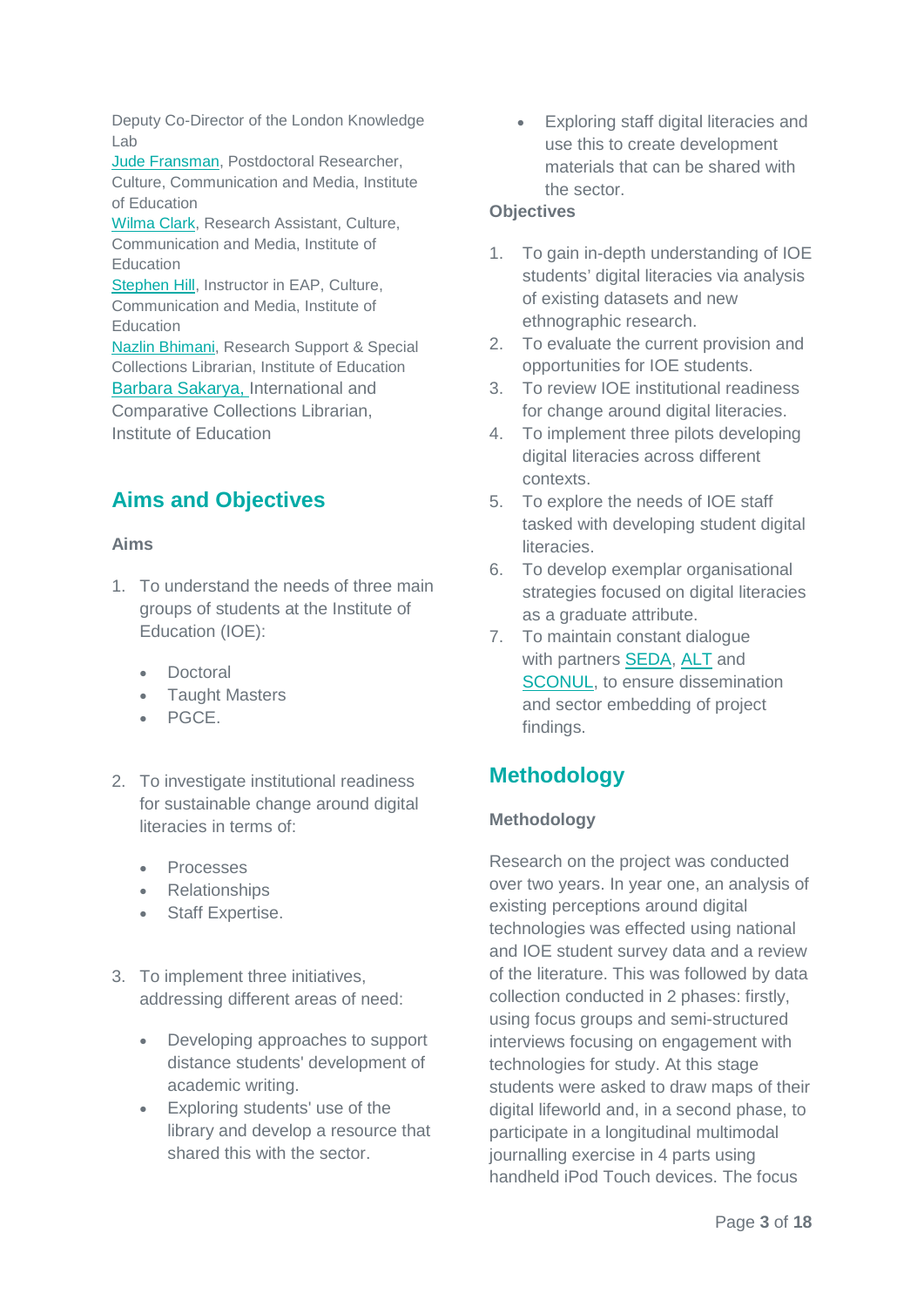groups facilitated discussion of experiences of students on different types of course and pursuing contrasting modes and levels of study. The multimodal journalling task was designed to provide opportunity to gain insights into students' engagement with technologies over time, based on their day-to-day practices. In this phase, participants were asked to generate and analyse their own data via a process of assemblage and identification of themes.

The sample for the second phase was drawn from focus group volunteers who were invited to participate further. 12 volunteers were selected to reflect a representative spread across four groups of study (MA, OMRES [Online Masters in Research], PGCE, PhD), genders, nationalities, ethnicities and age (participants were all in their 30s and 40s). Volunteers were given handheld iPod Touch devices which were used to document their experiences and practices. The devices were offered as an incentive, to be retained by participants on completion of the full project.

Three or four interviews were held with each participant throughout the data collection period, with interviews being structured thematically around the images, videos and notes created by the students, or focusing on presentations created by them. Final interviews focused on students' engagements with particular texts, and how technologies and devices had been deployed in the various processes of searching, reading, notetaking and writing. Interviews were transcribed and analysed using close reading for emergent themes.

#### **Scope and Boundary**

• Within the IOE

- Baseline data sets analysed and used to design focus groups
- In-depth analysis of student practices across groups
- Scope and focus to attend to breadth and depth in order to gain a better understanding of student needs
- Reflective analysis of institutional readiness for change around technologies
- Implementation case studies **scale of a module or unit of service**

**IOE JISC Project Methodology**



**[IOE JISC project methodology](https://www.slideshare.net/lesleygourlay/ioe-jisc-project-methodology)** from **[Lesley Gourlay](http://www.slideshare.net/lesleygourlay)** 

# <span id="page-3-0"></span>**Diversity of the Student Experience**

#### **Diversity of the Student Experience**

The contexts within which students are engaging with digital technologies are as many and varied as students themselves. Variables include such things as:

level of study and prior levels of study;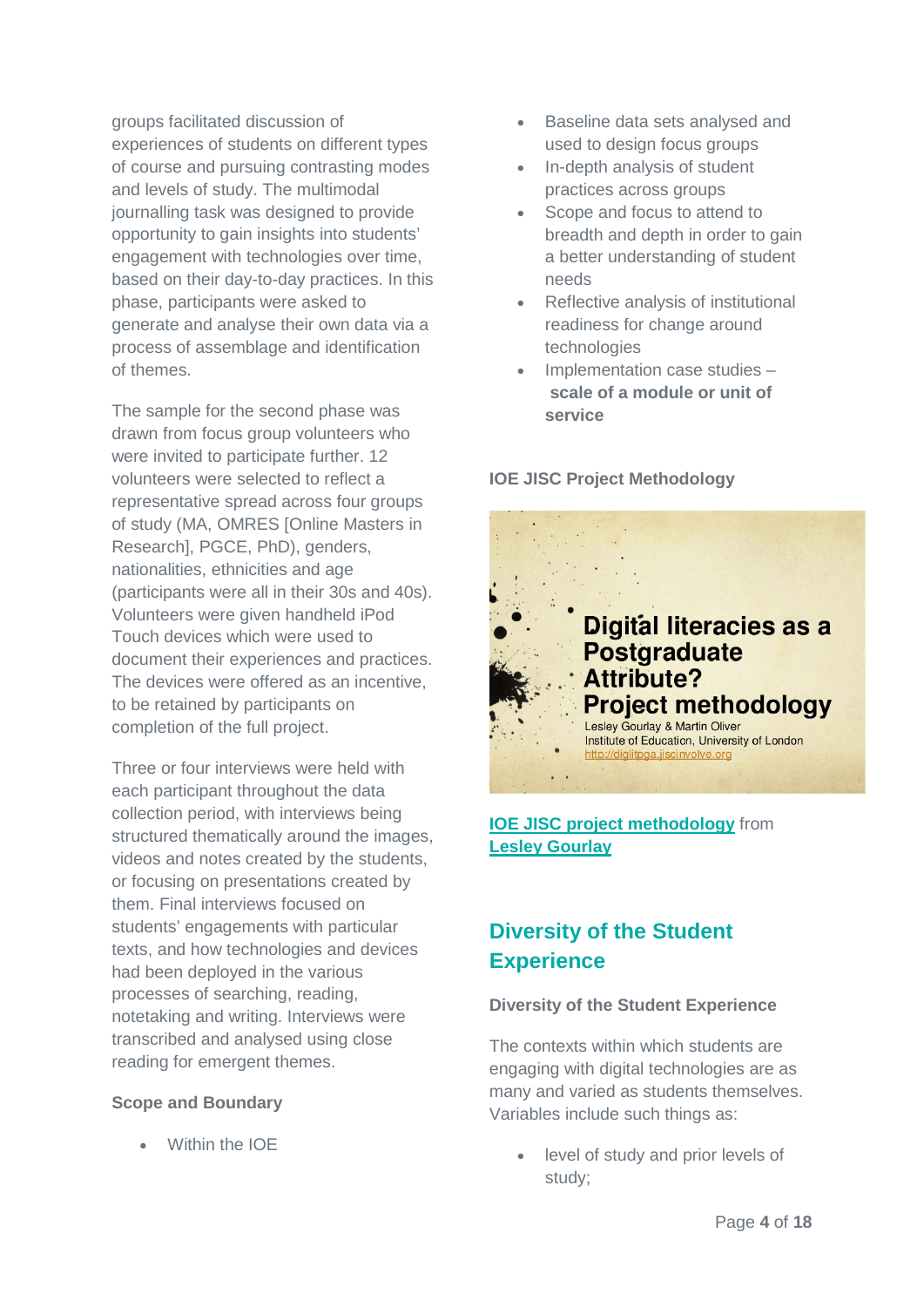- mode of study (full, part-time, distance, blended);
- economics (diverse 'hidden' costs of technology adoption and use);
- individual orientations towards technology use;
- available time;
- access to and skills in the use of new technologies; and
- resilience in the face of change/ transition, etc.

The attached is a vignette of an international PG student at the IOE: [An](http://libguides.ioe.ac.uk/loader.php?type=d&id=889836)  [International PG Student](http://libguides.ioe.ac.uk/loader.php?type=d&id=889836)

**Academic Practice is Both Digital and Textual**



- Academic practices are overwhelming textual.
- These are situated in social and disciplinary contexts.
- Textual practices are increasingly digitally mediated.
- These practices take place across a range of domains.
- Students create complex assemblages enrolling a range of digital, material, spatial and temporal resources.

### **Key Messages**

1. Understand the students' prior learning and level of confidence in using institute-provided and recommended software and provide appropriate

training at all levels, both face-to-face and online so that it can be available in a timely manner.

- 2. Provide a clear site/visual map of the digital platform in order to provide a holistic overview of content and services available to students.
- 3. Simplify e-infrastructures bearing in my students' workflows and use of space.
- 4. Simplify guides and provide a choice of audio/visual/written guides in different media.
- 5. Expand the availability/opportunities for training/workshops/tutorials, both face-to-face and online throughout the year.
- 6. Recognise that digital literacies are now part of the academic literacies students need to study and embed these in the curriculum.

### **Evidence**

The 'student experience' is not singular:

• Evidence of marked difference is



experiences and priorities across these four groups of students in the IOE study:

- o PGCE, MA students, PhD students, Online masters' students
- Different 'orientations' towards technology use
	- o Curation (saving for later reuse), combat (access permissions) and coping (information overload)
- Each student showed different orientations at different times; therefore these were not 'types' of students - the students' use of technologies evolved over time.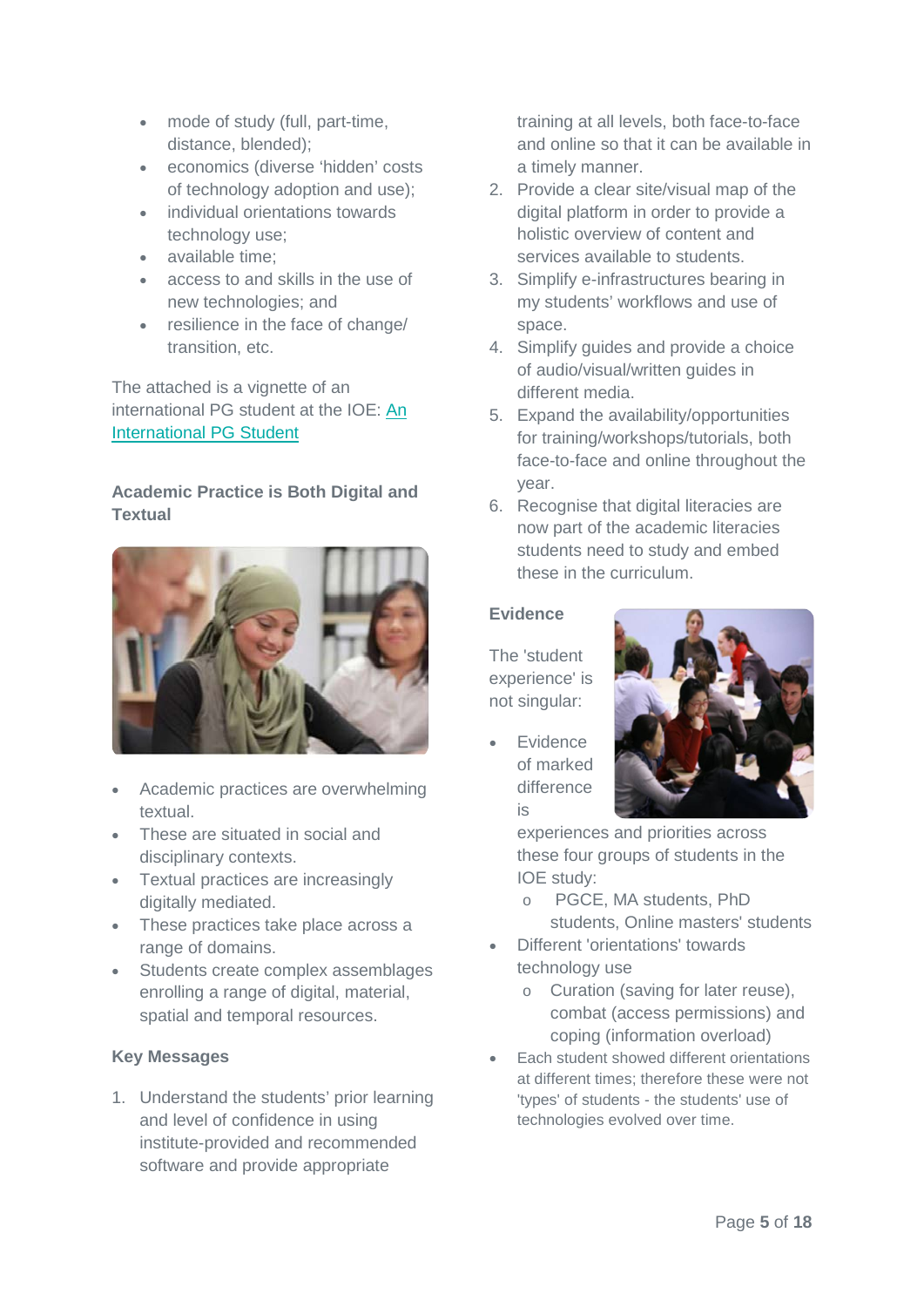# <span id="page-5-0"></span>**Increased Mobility**

#### **Increased Mobility**

The findings indicate that there is increased mobility among many students. This is evidenced by the following:

- They often travel between sites (work, home, place of study, country-tocountry, work commitments away from home, conferences, etc.).
- The majority of participants used more than one library and more than one institution to support their studies.
- Nearly all turn to technology to support remote and immediate access to digital resources for study and other purposes.
- Ownership, size, portability, connectivity (and quality/ reliability thereof) as well as access to, and 'readability' of remote resources are important factors.

#### **Evidence**



*'A lot of times, ... I'm on the train fairly often... it's easy for me to ... throw the things that I need to read into my bag and do that.'*

*'I love to get books from the library to go and read on the bus. I feel like I'm very productive on the bus.'*

#### **Key Messages**

- 1. Recognise that students expect the following from shared and collaborative spaces:
	- flexible spaces.
	- ease of use of mobile and handheld devices and fast wifi connectivity,
	- multimodel and audiovisual content and
	- video conferencing facilities.
- 2. Standardise service provision across all stakeholders within an institution in order

to ensure familiarity with systems across all contexts, e.g. IT, Library, Academic Writing Centre, etc.

3. Ensure agreements are in place to enable students to use other libraries (either for ease of access or because of subject relevance) via collaborative schemes and to communicate these agreements so that these are understood and widely used.

#### **Evidence**

'*...if it is [a]... clear day and I have time I like to go outside but if I... do writing ...I prefer my room and using [my] PC ....'*



# <span id="page-5-1"></span>**Pervasive Technology**

#### **Pervasive Technology**

The study found that students' perceptions were that technology is everywhere - pervasive to the point of intrusion. Some went so far as to describe the presence of technology in their life as 'saturation'. Students expressed concerns at:

- expectations/assumptions that they would be 'always on' or 'always connected',
- the blurring boundaries between personal/social and formal/institutional and
- the need for complex skills in negotiating/controlling their personal and social spaces in an increasingly digitised world.

#### **Evidence**

Students use a wide and constantly changing array of technologies in their studies.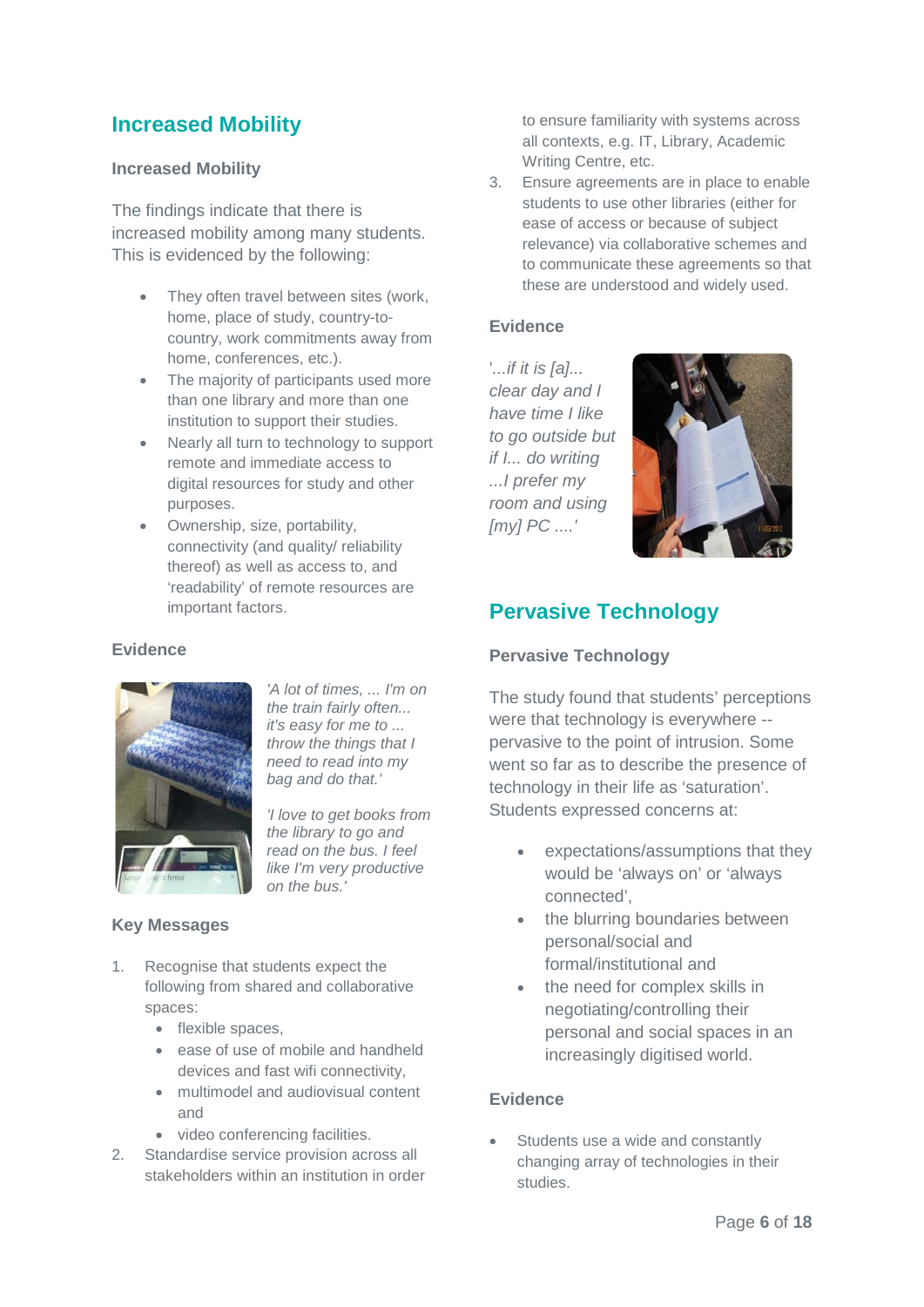- The technologies included a mix of personal and institutional services and devices.
- All students used sub-sets of the list of technologies; for any student, many technologies are irrelevant.
- Lists are time specific, rapidly becoming dated.
- 'Stable' uses of technology involves development and old practices may no longer work (e.g. obsolete versions of software).
- The same technology can be used at different times for different ends (e.g. browsers for searching, shopping, etc.) and different technologies get used for similar purposes (e.g. Facebook and LinkedIn for social networking).

### **Key Messages**

- 1. Ensure students develop a meta-level awareness of digital platforms, including social media, for various purposes.
- 2. Provide training for students to manage their digital footprint and become aware of the long-term implications of their digital activities.
- 3. Provide appropriate training in managing and organising digital information.
- 4. Recognise that digital literacies are now part of the academic literacies students need to study and embed these in the curriculum.



# **The portability of technology**



*'For me the most important thing is portability, because I use technologies ...everywhere I go, anywhere I go.'*

# <span id="page-6-0"></span>**Time Pressures**

### **Time Pressures**

Time was one of the key influences on students' engagement with digital technologies – it was their most limited resource.

- Institutional digital resources and access were frequently felt to be too slow, complex, regulatory or unreliable (in an infrastructure sense) for efficient and fast working.
- Students would turn to easier, more open avenues for access, e.g. Google Scholar instead of Library Catalogues or Databases, and Zotero instead of EndNote.
- Support workshops offered by the institution/library were sometimes felt to take up valuable time, perceived not to be timely or sufficiently fit for purpose (too high/broad a level).
- Students believed library workshops were delivered at a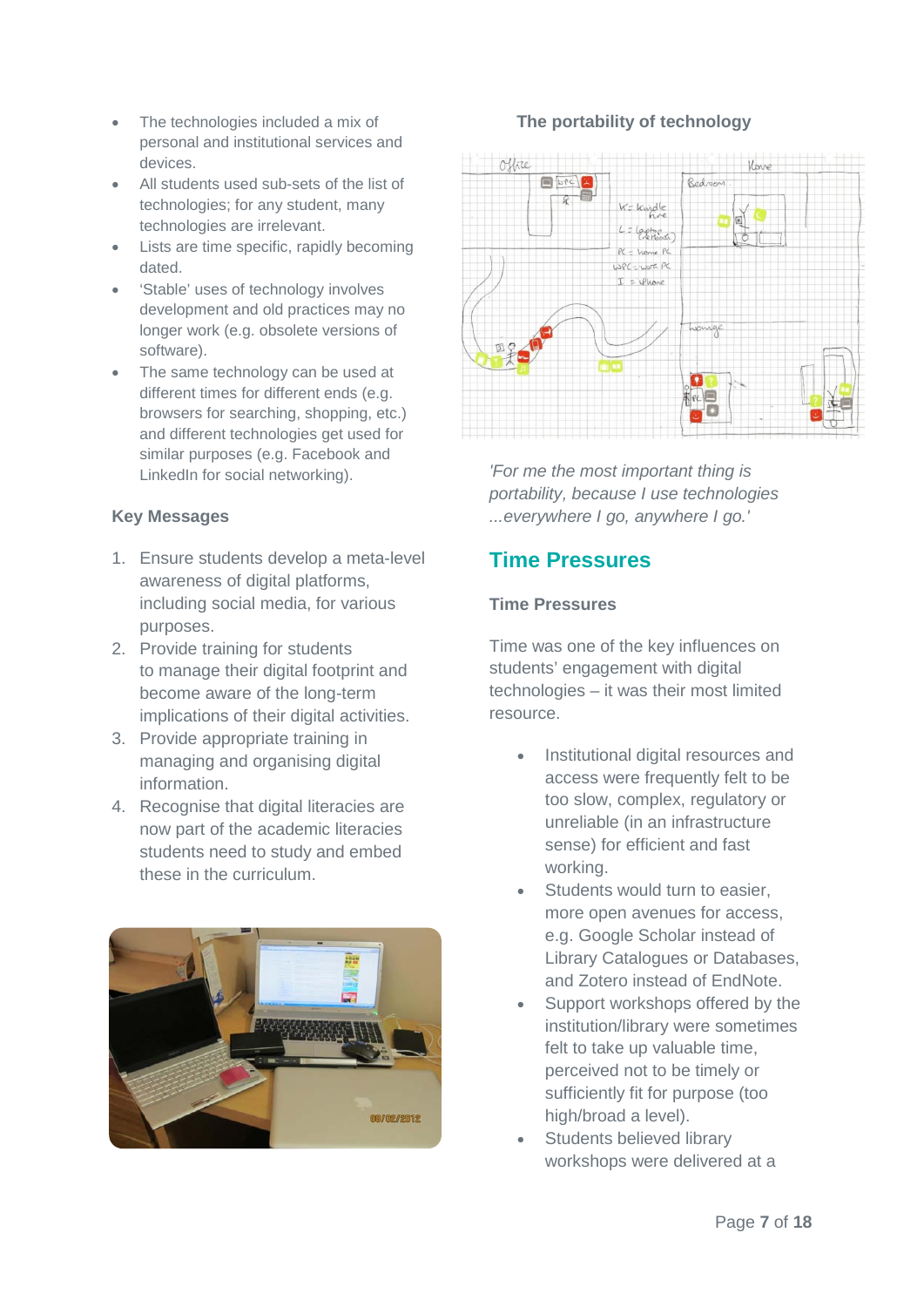time that suited institution, rather than students' need.

#### **Evidence**



*'The library has been really very supportive. I mean, sometimes I think to myself it they weren't around, I don't know where I would be. I often find that they're probably the more, kind of, approachable staff that you can just go to ... they give up their time to really explain things to you ...even when you've sat there and ...you just still can't work your way through it. They're very patient and they really do take their time, which is really reasonable.'*

### **Key Messages**

- 1. Ensure the availability of online tutorials (interactive video if necessary) to fit in with the needs of students - timeliness and relevancy being of utmost importance.
- 2. Embed digital literacies (including information literacy - to be able to search, find, access, evaluate and use information in an ethical manner) into the academic curriculum in order for it to be relevant to the student's learning and to counter the issue of the lack of time.
- 3. Ensure support services (Library, IT Academic Writing Centre) collaborate so that there is a clear understanding of students' needs and a lack of duplication in training content.
- 4. Establish pre-orientation sessions (on and offline) to relieve time pressure at the start of the academic year or course.
- 5. Ensure that systems are designed for maximum efficiency so that, for example, students' workflows are given priority and the user can be taken to the relevant point without having to click numerous times or use multiple logins. This access should appear seamless from both inside the institution and remotely.

#### **Evidence**

*'Well, it probably took longer than necessary because I did what I usually do and, sort of, dismissed the...workshops. ...here they tell you … how to go about research, dismiss that as being I didn't need that, I can figure it out. So it took probably about six months longer than necessary and… it was... basically through trial and error and I now realise, being a bit better at it and doing another degree, that I probably missed a lot.'*



# <span id="page-7-0"></span>**Information Overload**

### **Information Overload**

In the study, students frequently mentioned a feeling of being overloaded and overwhelmed with information (both in the digital sense and course related). This is closely linked to the issue of time pressures particularly at the beginning of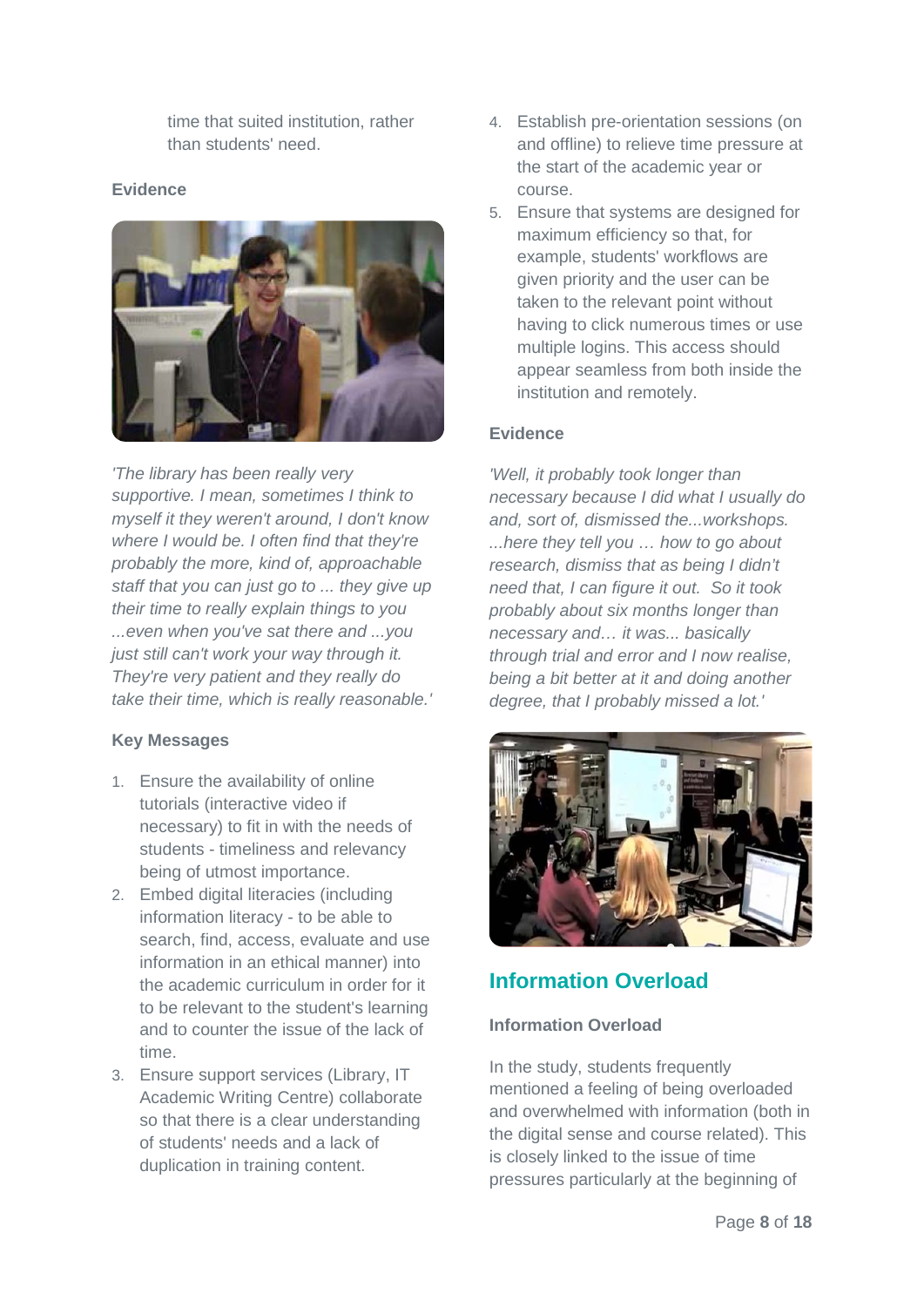an academic year/course.

A more serious issue under this theme was students' difficulty negotiating with the following resources and felt that institutions and libraries too often went with traditional choices:

- library catalogues,
- databases and
- referencing software.

Another key issue for students in this area lay in developing skills in effectively organising their digital work (personal digital libraries, digital notes, etc.) and transferring their existing analogue practices to the digital (annotating, notetaking/notemaking, data capture/storage, etc.).

#### **Evidence**

*'And it's just like, you just end up completely bogged down without any sense of ...progress or achievement or, you know, there's not even, it's not even like kids get a tick, you know, when they've done, you know, when they get a sum right they get a tick ... I just can't cope with it, I just can't do it. As far as I'm concerned it's very easy to just forget all about it. It just sits in the computer somewhere or other and I don't know what I need to do and what I haven't done, I have no sense of how to organise my work.'*



#### **Key Messages**

- 1. Introduce pre-orientation week (on and offline) to deal with information overload at the start of each academic year or course.
- 2. Provide training in both traditional, subscribed resources and and open source resources.
- 3. Provide training in managing and organising information in digital and analogue platforms as well as the training on how to work across both platforms.
- 4. Provide training in information literacy, including information evaluation and embed this into the curriculum.

#### **Evidence**

'I haven't been in education for a while now... my last experience of education was at the IOE and we didn't have **Blackboard** and we didn't



have this and we didn't have that...I thought oh, I was coming home, you know. I was, like oh, brilliant, you know, I know how everything works. And then you're just, um, bamboozled with, you know, this database and that database... it's like information overload... And that's not because you're attempting to be ignorant or you are ignorant, it's just information overload.'

'There (are) guidelines on everything and there is a lot of information and resources and help available but when you start ... I felt also a bit overwhelmed with not actually knowing where to turn for definitive type answers. So, it took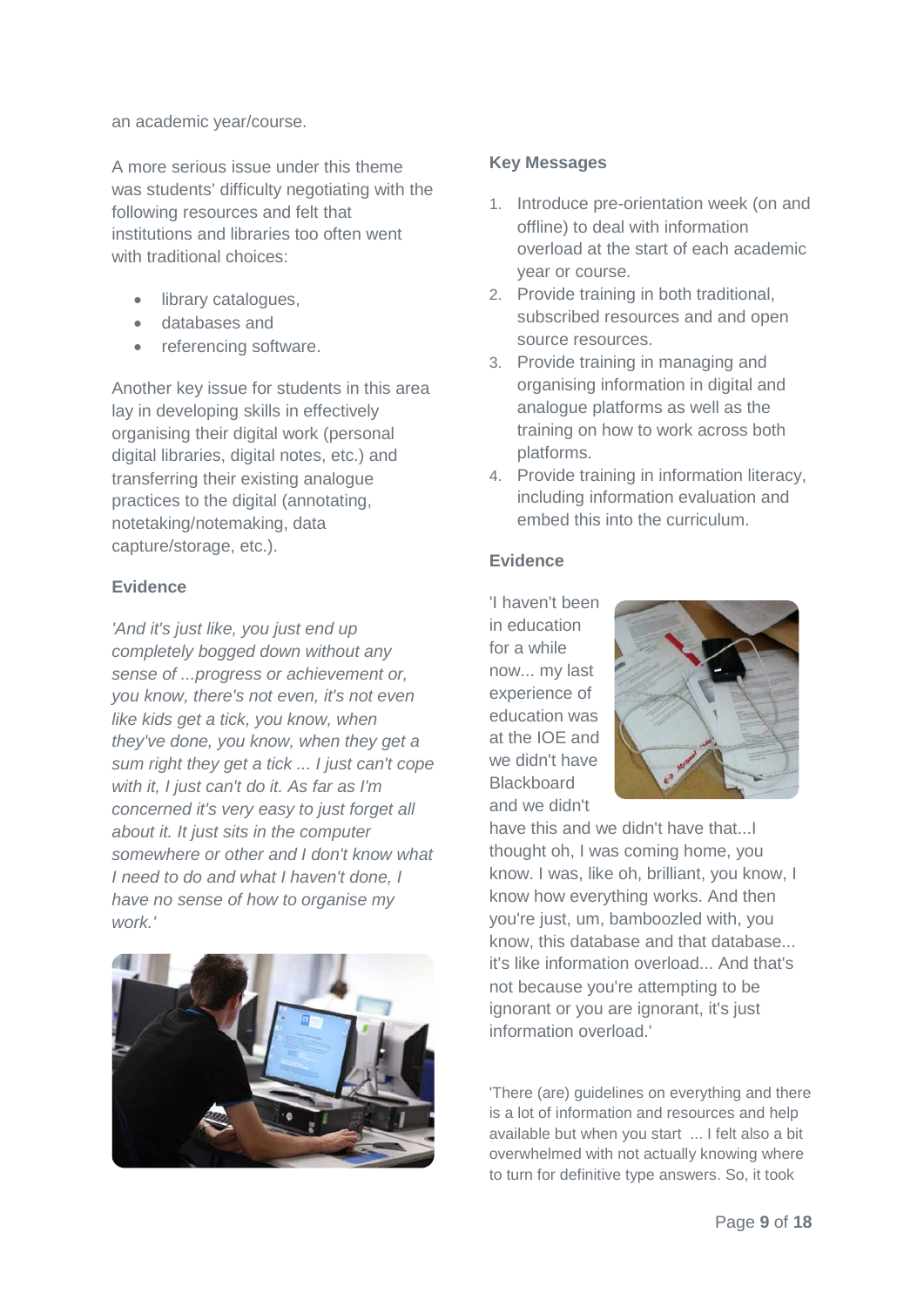me a bit of time also to work through it. So, I think it was like a bit of information overload for me as well.'

'...I feel like I can't process the amount of information I'm supposed to process in any other way than using IT and yet when I do it using IT I don't gain anything. I ...feel like I'm just throwing it all into a black hole and I don't know where it is ...'

'I think the danger with having referencing software is that you tend to just, it's like having a great big box, you know, you just, sort of, throw things in there, you think, oh, I'll read that later, I'll read that later, and then you don't really remember what you've read and what you know.'

# <span id="page-9-0"></span>**Transitions and Trajectories**

### **Transitions and Trajectories**

Students' engagement with and orientations towards digital technologies manifested themselves in a process of continuity and change in two key ways: temporal and spatial.

#### **Temporal:**

- Those who had greater engagement with digital technology in their earlier experiences or through work, generally felt more open to exploration and experimentation when faced with new forms of technology than those who lacked that wider experience/engagement with technology.
- Many students consistently made comparisons between technologies available to them in their present studies and those they had access to previously or elsewhere, and this impacted on their perception of/orientation towards institutional/library systems in their current mode of study. They have a broad awareness of the current state of the art in digital technology and this leads to high expectations and a desire that the digital in their

academic/ study lives should work better, faster and more efficiently.

**Spatial:** in addition to the temporal shifts outlined above, students' perceptions of, and orientations towards, digital technologies changes is adapted as they move between spaces.

- Students often move between institutions/libraries/public spaces to seek out better, faster, less complicated systems (for searching, printing, copying) or ambient spaces (able to make noise, quieter, isolated, social, comfortable, etc.).
- The portability of students' personal digital devices (mobile phones, tablets) supports their spatial mobility and they frequently use these devices to read, make notes and find information. Pressed for time, students also use these mobile devices as opportunities to recapture time in 'downtimes' e.g. when travelling, sitting in the park, relaxing in the bath such that new and unexpected spaces for study are emerging. This portability, however, generates other issues: readability (screen size), access (connectivity, ability to download and store), health (tired eyes), etc.

### **Key Messages**

- 1. Recognise that not all students are confident with new technologies and need additional support in using technology for their studies.
- 2. Make training available off and online so that it can be accessed as and when required.
- 3. Collaborate with other libraries and relevant bodies to establish a common standard for library systems and online access to digital libraries as post graduate students come with expectations based on prior experience of having used the library at their previous place of study.
- 4. Acknowledge that students will use other libraries both for space and for accessing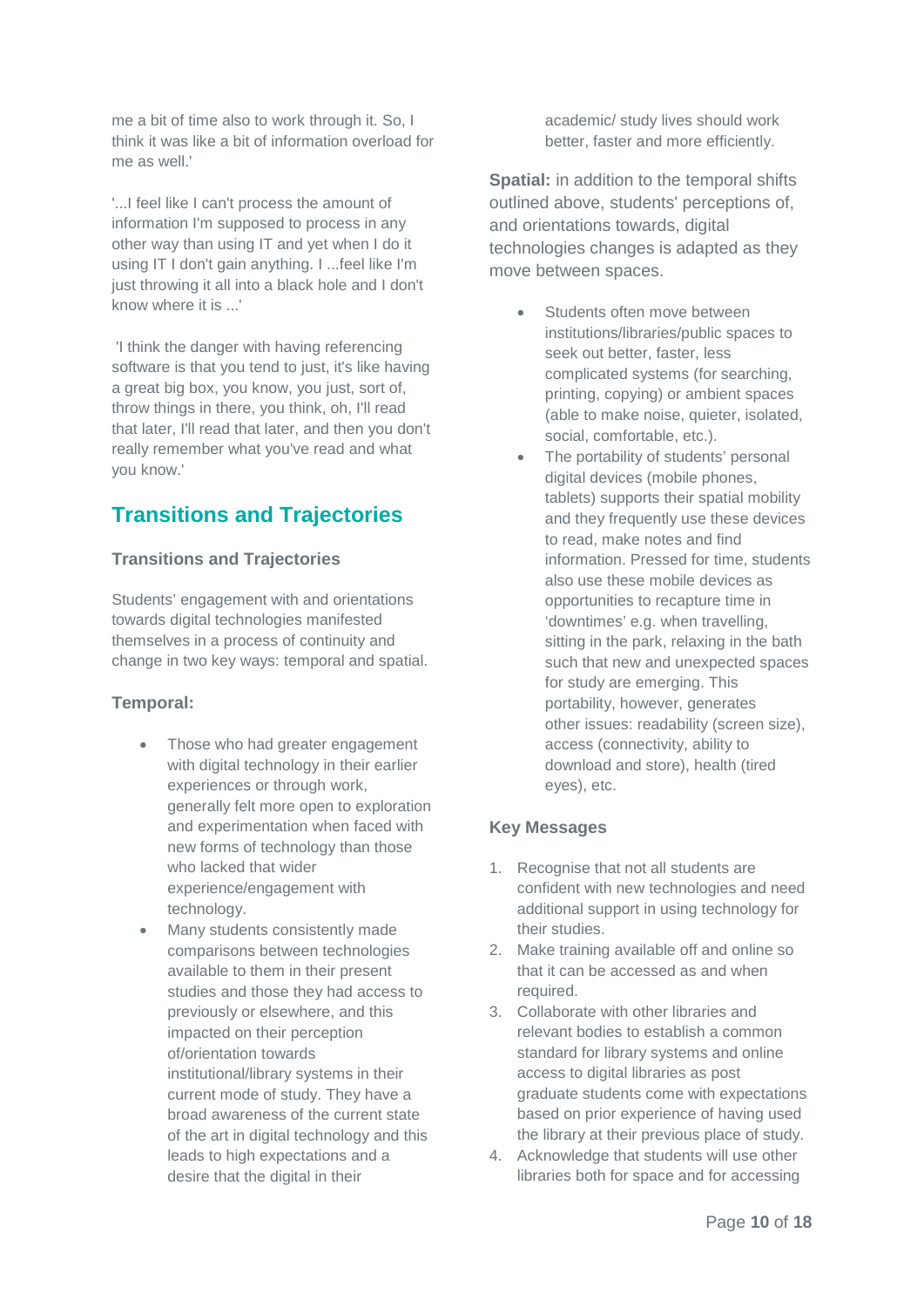relevant resources and facilities such as printers, scanners etc.

- 5. Ensure that online resources are compatible with all types of mobile devices.
- 6. Acknowledge that reading online resources on mobile devices can affect health (tired eyes, posture, etc.).

#### **Evidence**

*'I find I have to work in the library; I can't be distracted in any way whatsoever....'*



*'I've titled this [the chart describing my workflow] 'the library in me', kind of, like a love story, but it's not that. I work in the library as a,sort of, part-time librarian/library assistant, but apart from that when I do my phD... it's a physical space where there's usually silence and where I can concentrate, so I like to sit there and just read'.*

# <span id="page-10-0"></span>**Complex Contexts**

#### **Complex Contexts**

A key and common feature of students' engagement with and orientations towards digital technologies is that their 'study spaces' are becoming increasingly distributed and at times ad hoc, whatever their mode or level of study.

This shift (away from the locus of the institution into the 'cloud') has important implications for institutions and libraries in terms of the ways in which resources are shared and accessed, especially on personal, mobile and handheld digital devices which may or may not have wi-fi connectivity in open spaces (e.g. parks and public transport).

Students' distributed study practices also focus on links between home, workplace, public spaces and learning at a distance (e.g. other countries). In all of these, elements of digital infrastructure such as permissions and bandwith were raised as potential issues by students.

#### **Evidence**

*'Actually I've always been more comfortable working in my home instead of the library. I don't know why. It has been so in my home country as well. I like working in my home. It's probably the music is a big issue; I always listen to music when studying and I like to bar out the world which is not possible in the library ....'*



### **Key Messages**

- 1. Recognise that students are increasingly studying on the go -- in the bathroom, on the train, in the park -- and mobile access needs to match learning in new spaces.
- 2. Acknowledge that mobile use of the digital library is increasing and becoming part of the students' learning and research workflow.
- 3. Ensure that the way in which students access resources remotely mimic the ease with which they are able to access digital resources internally.
- 4. Consider that permissions and bandwidth have implications on how students can access resources remotely and ensure a parity of service for all students.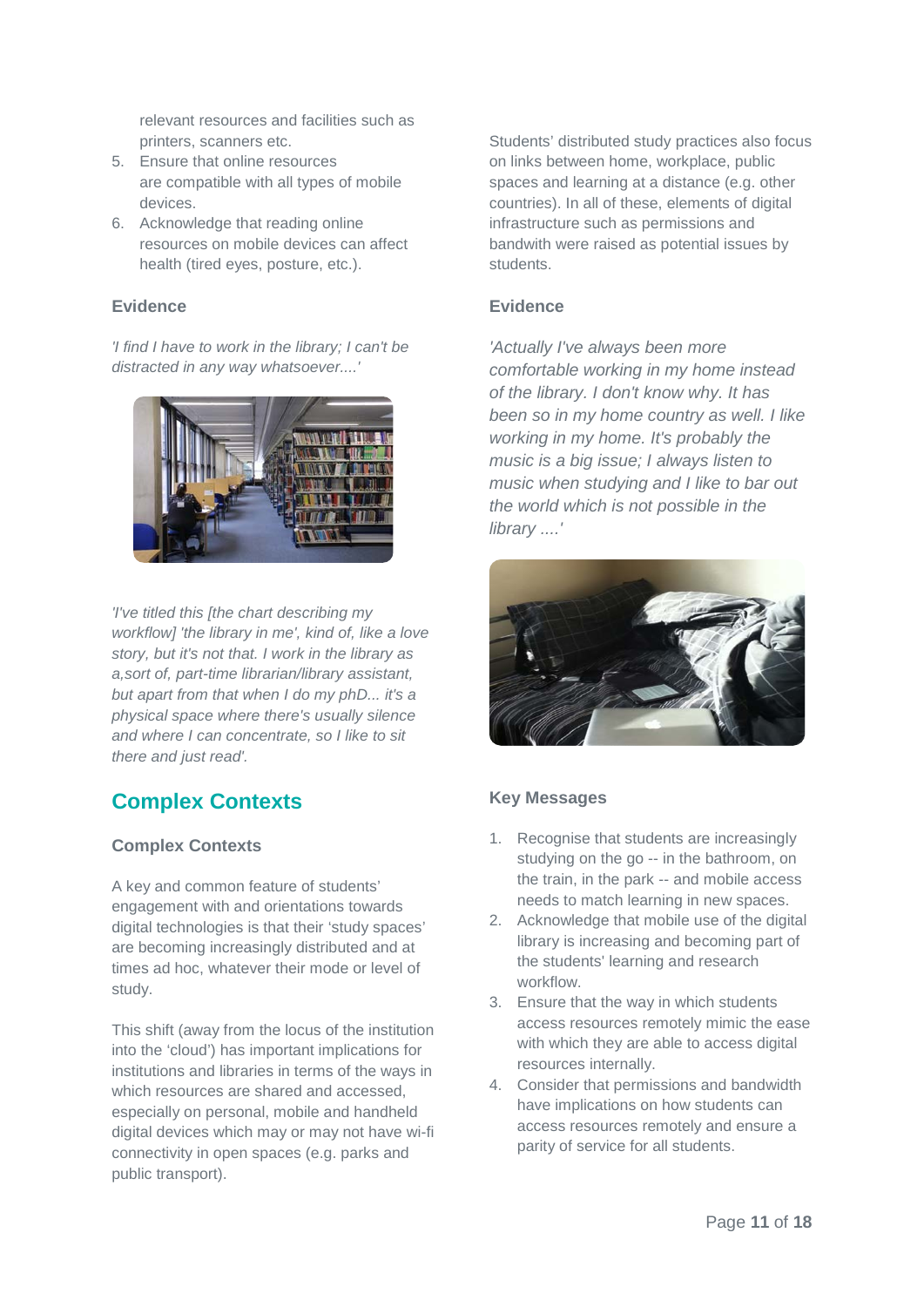#### **Evidence**



*'I read some materials for my course in the bathroom*

# <span id="page-11-0"></span>**Support Systems**

#### **Support Systems**

Students were generally positive about support given by both the library and IT services, especially at an individual level (both in terms of face-to-face and remote enquiries/problemsolving).

However, students felt that there was scope for:

- workshops to be more timely, supported by online alternatives and focused on audience level, e.g. beginner, intermediate and advanced;
- workshops to extend to new digital tools, including open source (e.g. online reference managers, a range of search engines, etc.);
- more support in developing a metalevel understanding of practices and processes for both study and use of digital tools and infrastructures (e.g. the 'why' of referencing as well as the 'how'); and
- more support in managing information when confronted by a plurality of digital environments, e.g. how and when to perform digital annotation, note-taking, tracking activity).

Less formal support systems adopted by students were: themselves, family, friends, peers, colleagues, tutors, supervisors, library staff, online tutorials and websites (Google, Wikipedia, YouTube videos, although none mentioned TED).

#### **Evidence**



*'I've used ... YouTube... sometimes when I'm having trouble understanding something that a journal article or a book was saying, I'll go on YouTube and sometimes, not all the time, but sometimes there are, like professors and stuff that make short videos of the journal article that I'm using.'*

#### **Key Messages**

- 1. Make printing, scanning and photocopying systems cost efficient.
- 2. Provide cloud storage for mobile access in a manner that acknowledges students' workflows.
- 3. Improve laptop support for international students (e.g. foreign characters on keyboards, etc).
- 4. Ensure tutorial/workshops are available off and online for both home and overseas students in a variety of media.
- 5. Recognise that digital literacies are now part of the academic literacies students need to study and embed these in the curriculum.

#### **Evidence**

*'And you've got the librarians work really well with the IT department and ... they're really knowledgeable here ...so I think that's really positve actually and they seem very, very sort of IT [oriented].'*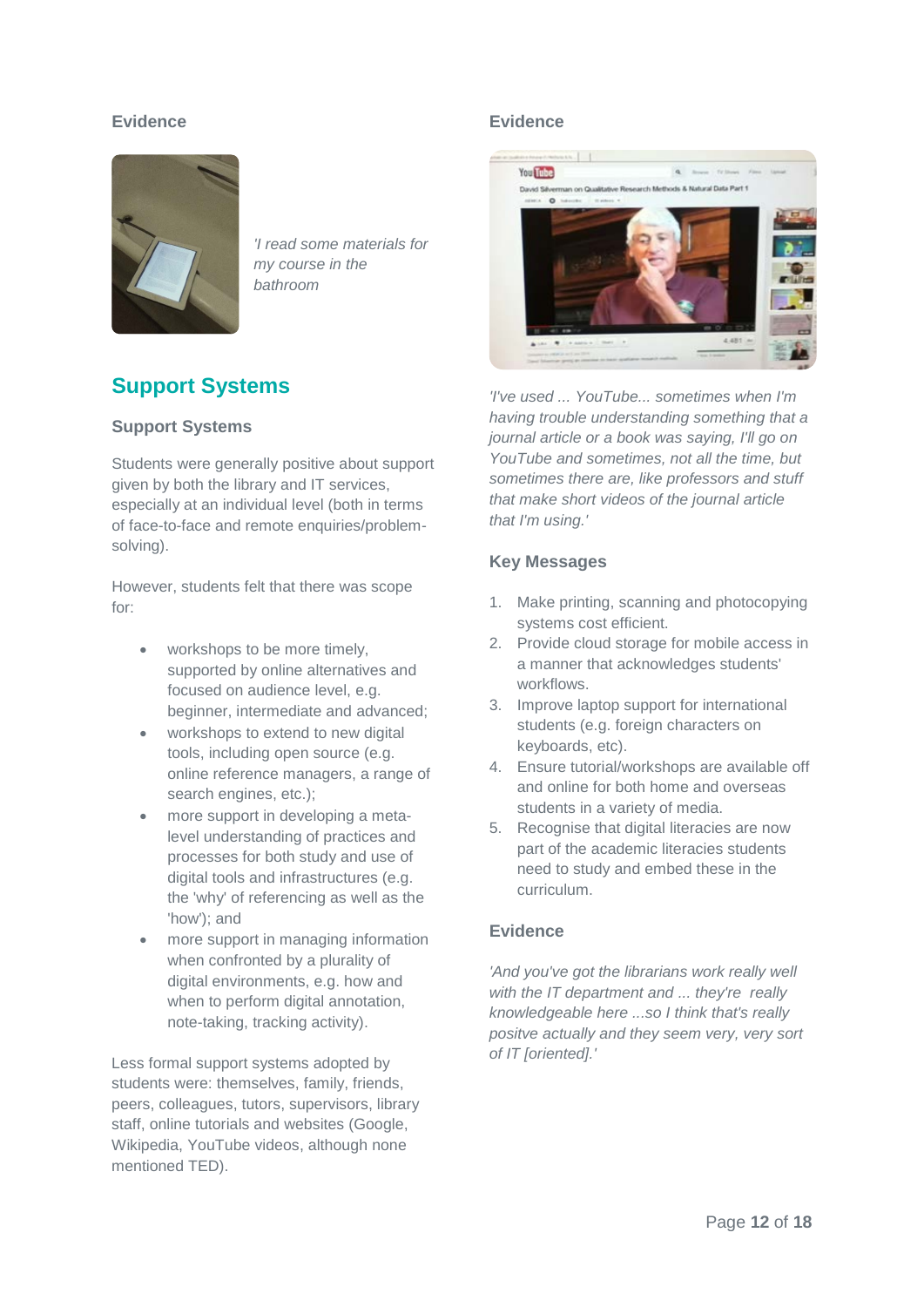

*'But even if you contact them from home ..., they're brilliant at replying and even spending the time on the phone talking you through it, you know. I can't get onto Athens, don't worry. They're brilliant, really good.'*

# <span id="page-12-0"></span>**Student Resilience**

#### **Student Resilience**

The majority of students were resilient in their use of digital technologies even when faced with many difficulties and frustrations.

More often than not, students would reject digital processes that did not work well, fast enough or reliably enough or which were deemed too complex to master (more often than not, library catalogues and traditional referencing software such as EndNote or analysis software such as SPSS fell into the latter category).

Most students, however, saw the digital as a necessary part of their studies (and lives more generally) and many saw (and were often surprised by) its utility in different areas. At the same time, there was an increasing feeling amongst students that there was too much technology creeping into all areas of their lives; that this was an inevitable encroachment and that it was 'here to stay'.

Students were more likely to become frustrated by technology than to fear it. Where fear was evident was in students' perception of a loss of control over time spent on the digital, over privacy and personal data, over identity and an increasing inability to keep disparate parts of their life separate.

Despite a willingness to tackle issues, the intrusion of the digital and an ensuing sense of disconnect from the 'real world' was a serious issue for a notable minority of students.

### **Key Messages**

Resilience did not generally equate to persistence with a problematic tool, but rather, persistence in pursuance of a digital solution.

- 1. Note that students will give up if they do not see relevance to using software for their work or if there are quicker alternatives to the digital library, e.g. Google Scholar.
- 2. Ensure students understand the pros and cons of using different resources (subscribed library vs. freely available resources on the internet).
- 3. Ensure students are made aware of the long term impact of their digital identities and provide appropriate training.

**Alternative Software Solutions for Referencing**

**RefWorks** 









# <span id="page-12-1"></span>**The Digital Library**

### **The Digital Library**

The Digital Library is a core element in students' study and orientation towards the digital. The concept of a digital library would appear to be an important one for students, irrespective of mode or level of study – this is largely due to the increasingly distributed nature of their study practices (see previous key messages).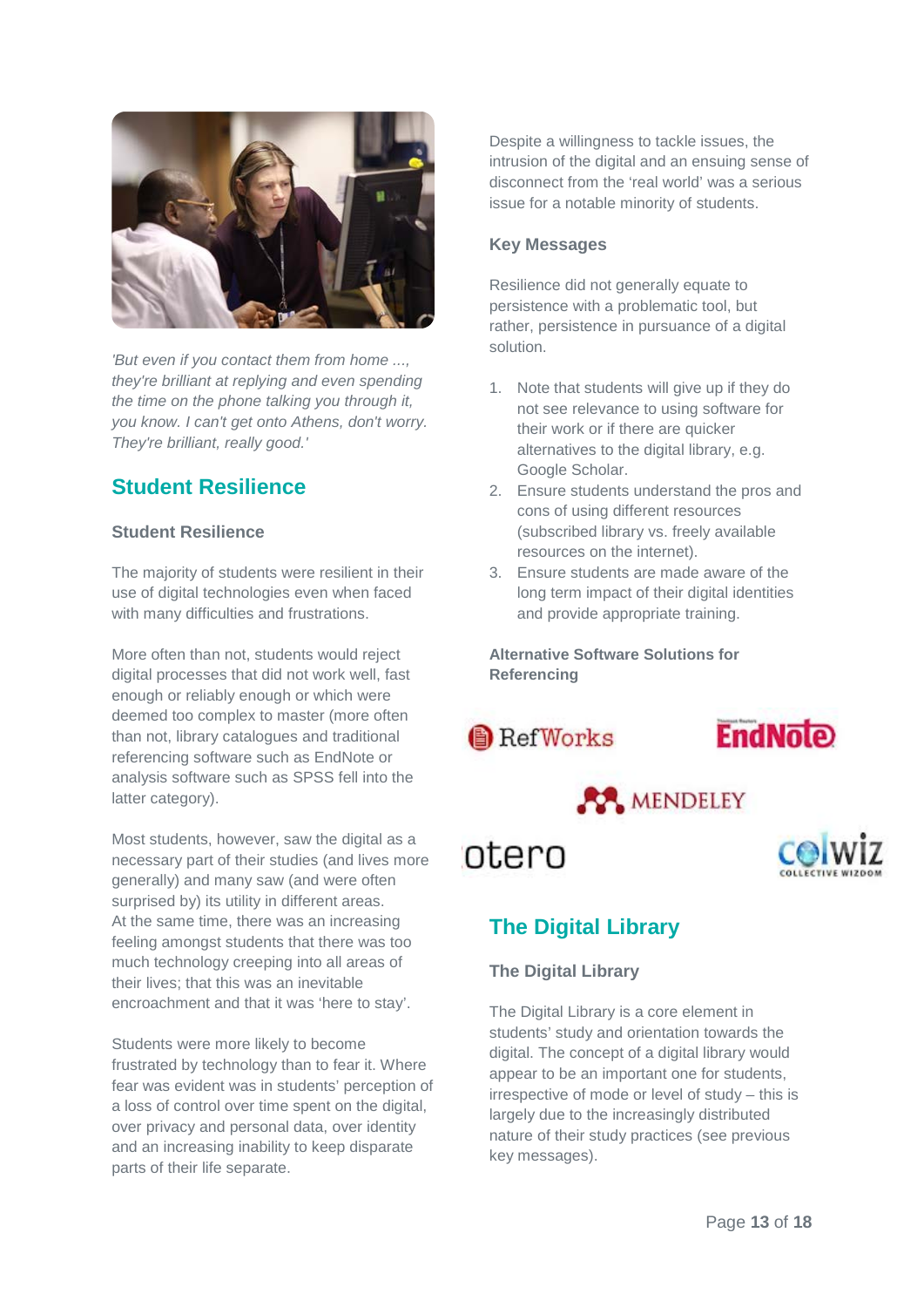Students on face-to-face courses (MA, PhD, PGCE) make frequent use of the physical library space and its resources but also rely heavily on its digital resources. They use the physical library space to study, browse and borrow books and other resources, for training and workshops and, less frequently, as a social space.

Students studying wholly at a distance (OMRES) or in a blended mode of study (PGCE) rely more heavily on digital library resources, using these to access journals, ebooks, course materials and to participate in online study communities (discussion, collaboration, sharing).

#### **Online User Behaviour**

The evidence provided by one student who created a story board of his searching trajectory (see 'Research' on the opposite image) noted the following*:*

- the clunkiness of IOE Library Catalogue;
- the expectation that the Library Catalogue would operate like Google and provide access to online resources;
- that IOE Resources are limiting (unlike Google which provides a wider context) but are directly related to the student's studies;
- that the student wants the Library Catalogue to mimic Google Scholar so that it shows abstracts and provides citation information;
- that it is frustrating to have to click so many times to get to and authenticate electronic journal articles especially when accessing remotely;
- that the current browser setup (IE opening links in new windows) is confusing and irritating;
- that knowing how to store information is as important as finding and accessing relevant eResources; and
- that there is an assumption that Google Scholar provides access to subscribed resources rather than the Library.

#### **Key Messages**

The overarching message from students is that they want a digital library but ...

- 1. They want it to be open, efficient and relevant to their needs (for study, access to information, managing and organising information, community-building, sharing and discussing, collaboration, training, etc.).
- 2. They want digital resources to be made available easily and quickly (single logins, one-click access, ability to download and store on personal devices) and they want to be able to edit/annotate these digital resources. They are cost-conscious and have limited finances for multiple subscriptions.
- 3. Where orientations are less positive, this is not so much focused on the technologies themselves but on the issues, practices and processes around their use.
- 4. A majority of students appear happy to use digital technologies to support their learning but express a desire for support in identifying relevant, useful, time-efficient technologies and adequate, reliable, more open infrastructures for using them in a distributed manner.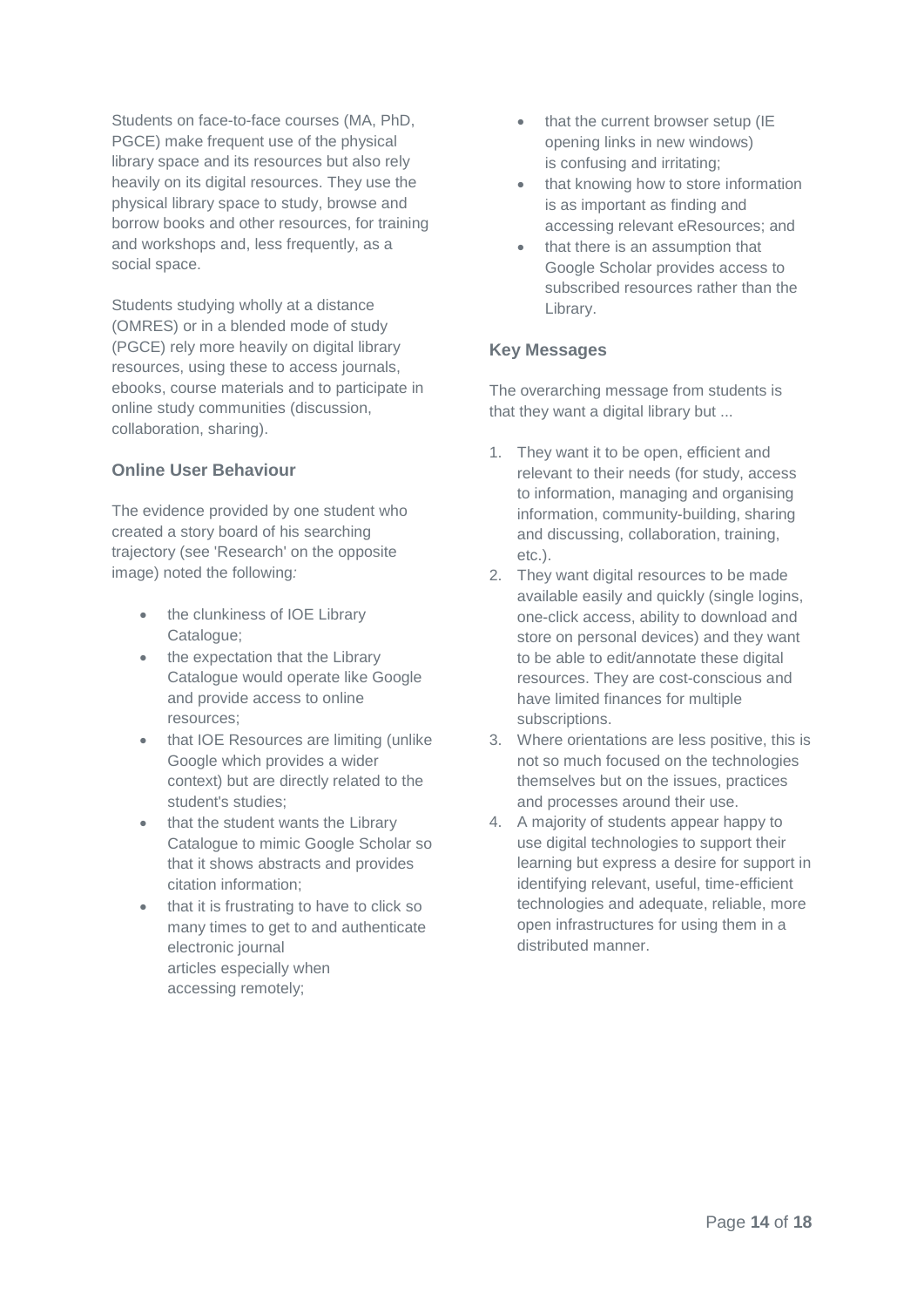#### **Workflow of a PG Student producing an Academic Text**



# <span id="page-14-0"></span>**Conclusions**

# **Lessons Learned for the IOE**

- 1. The data support the notion that 'digital literacy' cannot be understood just in terms of individuals and skills; it needs to take into account who is doing what and where.
- 2. There is a need to understand digital literacies holistically, rather than focusing on any one element in isolation. On the basis of this, a project that ignores issues of access is as unlikely to be effective as one that ignores practices or identities.
- 3. The discussions emphasised that digital literacy changes over time. People both learn and forget; their literacy can either be developed or lost; also, technologies develop and settings are adapted. For this reason digital literacy should not be seen as a one-off achievement, but as something that is constantly enacted.
- 4. IOE students use a wide array of technologies for their studies including many that are not institutionally supported. These tools and services were used either because they enhanced the students' ability to act in some way or because they were required to, and were strongly intertwined with uses of 'official' IOE technologies.
- 5. Students had a sense that some technologies were for a specific part of their life only (study, work, entertainment) while others crossed these areas. Students differed in the extent to which they saw specific examples of this 'convergence' as desirable.
- 6. Many students found that the vast array of resources on and around the VLE and online library resulted in 'information overload'. In response, they developed different strategies by utilising official course guidelines and also developing individual strategies. Similar strategies had to be developed to cope with the volume of postings on VLE discussion boards.
- 7. Technology is seen as 'doing things' to students, not all of which are positive. In the best cases students adopt technologies in order to act more effectively or efficiently. However, technologies can also make students feel powerless or alienated, or even controlled.
- 8. Students sometimes opt out of technologies that they feel are controlled by the institution in order to use ones that they feel in control of instead. This included using personal email instead of the institutionally provided accounts and using Skype rather than the VLE for communication.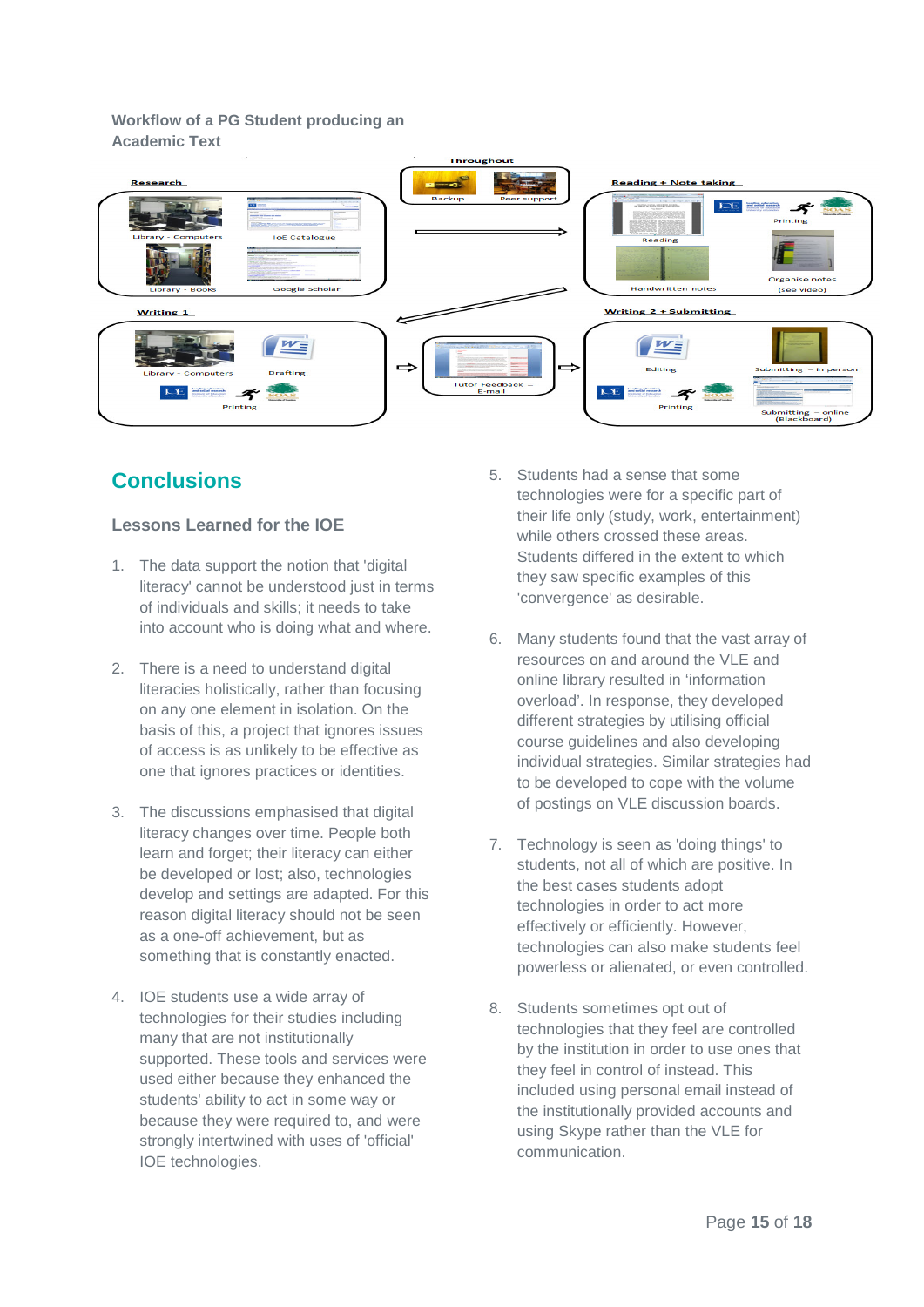#### **Implementation Projects**

This analysis led to three implementation projects run by project team members in the second year in their respective departments, supported at an institutional level through the IOE Open Mode Steering Group:

- 1. The project in the Learning Technologies Unit with academics from the same four areas as the students (holding responsibilities for PGCE, Masters, distance taught courses and PhD supervision), which has resulted in the development of staff development materials. These are available from the [JISC design](http://jiscdesignstudio.pbworks.com/w/page/50732695/Digital%20Literacies%20as%20a%20Postgraduate%20Attribute%20project)  [studio.](http://jiscdesignstudio.pbworks.com/w/page/50732695/Digital%20Literacies%20as%20a%20Postgraduate%20Attribute%20project)
- 2. The implementation project based in the Academic Writing Centre addressed the use of Blackboard Collaborate for online writing tutorials and classes and developed a report on the implementation process and a new set of mode-specific resources. Again, these are available from the [JISC design studio.](http://jiscdesignstudio.pbworks.com/w/page/50732695/Digital%20Literacies%20as%20a%20Postgraduate%20Attribute%20project)
- 3. Students across the baselining study reported struggles with negotiating the various electronic journal databases and library systems. The second year implementation project based in the Library addressed this with the introduction and embedding of new, mobile friendly online guides, ['IOE](http://libguides.ioe.ac.uk/)  [LibGuides'](http://libguides.ioe.ac.uk/). These were used to scaffold the learning and support digital literacies on the compulsory MPhil/PhD module 'Information and Literature Searching' and in the new Distance MA Education (which also had embedded audio visual training materials to supplement the written guides). Library staff also introduced an online enquiry service, ['IOE](http://libanswers.ioe.ac.uk/)  [LibAnswers',](http://libanswers.ioe.ac.uk/) in order to provide parity of service to distant learners. Further, in response to user feedback, the team are investigating the implementation of a federated search/discovery system and asynchronous chat.

In addition, the project provided evidence to inform the development of institutional policies. The strong degree of interaction between personal devices and institutional hardware, official and unofficial applications, institutional and non-institutional spaces, and student, private and professional identities has implications for how the institution creates infrastructures for study. The diversity of practices that were evidence needed to be acknowledged as standard practice and actively facilitated by not only maximising the simplicity and efficiency of interfaces with institutional technologies, but also proactively supporting the use of networked mobile devices.

Consequently, these recommendations informed the establishment and scoping of an IT Services User Group, with representation from the four groups of students. A paper addressing staff use has been submitted to the Information Strategy Committee to act as a point of reference for forthcoming strategies.

# <span id="page-15-0"></span>**Recommendations**

#### **Academic Content and Communication**

Drawing on our analysis of study data and using the strategic vision of SCONUL as an organising framework, we conclude by offering the following recommendations for the future development of the digital library:

The current scope of SCONUL's strategic vision in this area is in line with findings from the project and reflects many of the areas of concern raised by students relating to access, content, cultural change and managing information. Some additional qualifying points might be:

- *ease* of access as well as open access;
- *simplification* of e-infrastructures as well as increased standardisation;
- *flexible* use of e-books and e-journals rather than basic access;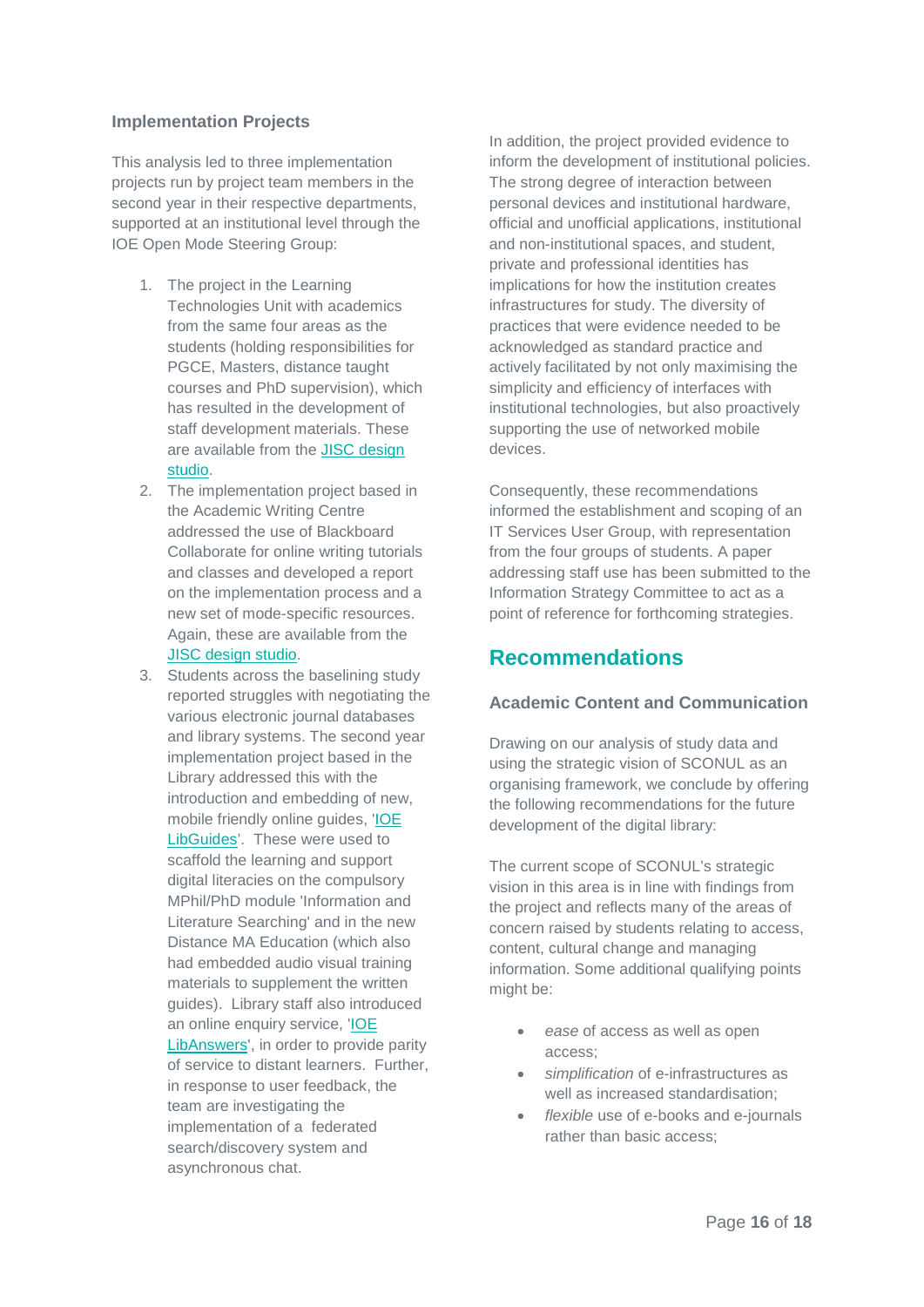- provision of clear *site maps* to provide a holistic overview of content and services;
- *simplification* of written user guides (brevity is key);
- *expansion* of tutorial/workshop systems to include independent study online (with interactive tutorials or videos); and
- *alternative* communication approaches to avoid indiscriminate use of mailing lists (improved use of Twitter perhaps as news/events scheduler coupled with site feed).

### **Shared and Collaborative Spaces**

This strategic vision is particularly pertinent in light of students' indicating that they access multiple resource centres (both physical and digital). This and the focus on the development of seamless access are perhaps key here. In this respect, the study data suggests that:

- links between stakeholders should be *clear* and *transparent* and *easy to identify* (e.g. with some sort of site map or portal);
- shared collections should be *easily accessible* (preferably via a single login);
- *standardisation* of service provision across stakeholders is desirable (enabling student familiarity with systems across contexts);
- availability of collaborative spaces (physical or digital) with appropriate *ambiance* (in physical environments – lighting, proximity, comfort, ability to make a noise or be quiet) is a desirable feature;
- the concept of a digital library should be understood to comprise *digital*  resources in *different spaces* and the move between the two should appear seamless;
- shared and collaborative spaces should include recognition of the increased turn to (a) *mobile and handheld devices* with a need for *wifi connectivity,* (b) *multimodal* and *audiovisual* content and (c) an

increasing desire/expectation of being able to make use of *videoconferencing* facilities (e.g. Skype); and

• *clarity of scope* between closely related service provision (library, course of study, academic support) is desirable/useful in orienting students (and practitioners).

#### **Performance and Quality**

Results from this JISC project suggest that libraries need to go beyond the concept of *evaluation* in terms of their focus on impact, performance, provision and future development towards a more open *exploration*  that allows for a holistic perspective not only on students' engagement with existing or future library provision but also on how that provision dovetails (or not) with contiguous areas of their academic and social life. More specifically, libraries may also benefit from a focus on students' engagement with the digital:

- as an inherently *distributed* and *complexly connected* activity;
- across *multiple contexts;*
- across disparate *spaces;*
- at *particular times* and over *longitudinal time;*
- as an *emergent process* with constantly developing/changing *practices;*
- as an opportunity for *ongoing dialogue*  between students and service professionals (with appropriate infrastructures to facilitate such dialogue); and
- comprising a *range of content types* (text, image, audio, video, etc.) – many web-based and accessed via open platforms like YouTube and iTunesU.

#### **User Experience and Success**

With the exception of research excellence. which few students made reference to in the project, the remaining foci of this strategy group were very pertinent to students' orientations towards digital technologies and their broadly-developing digital literacy. There